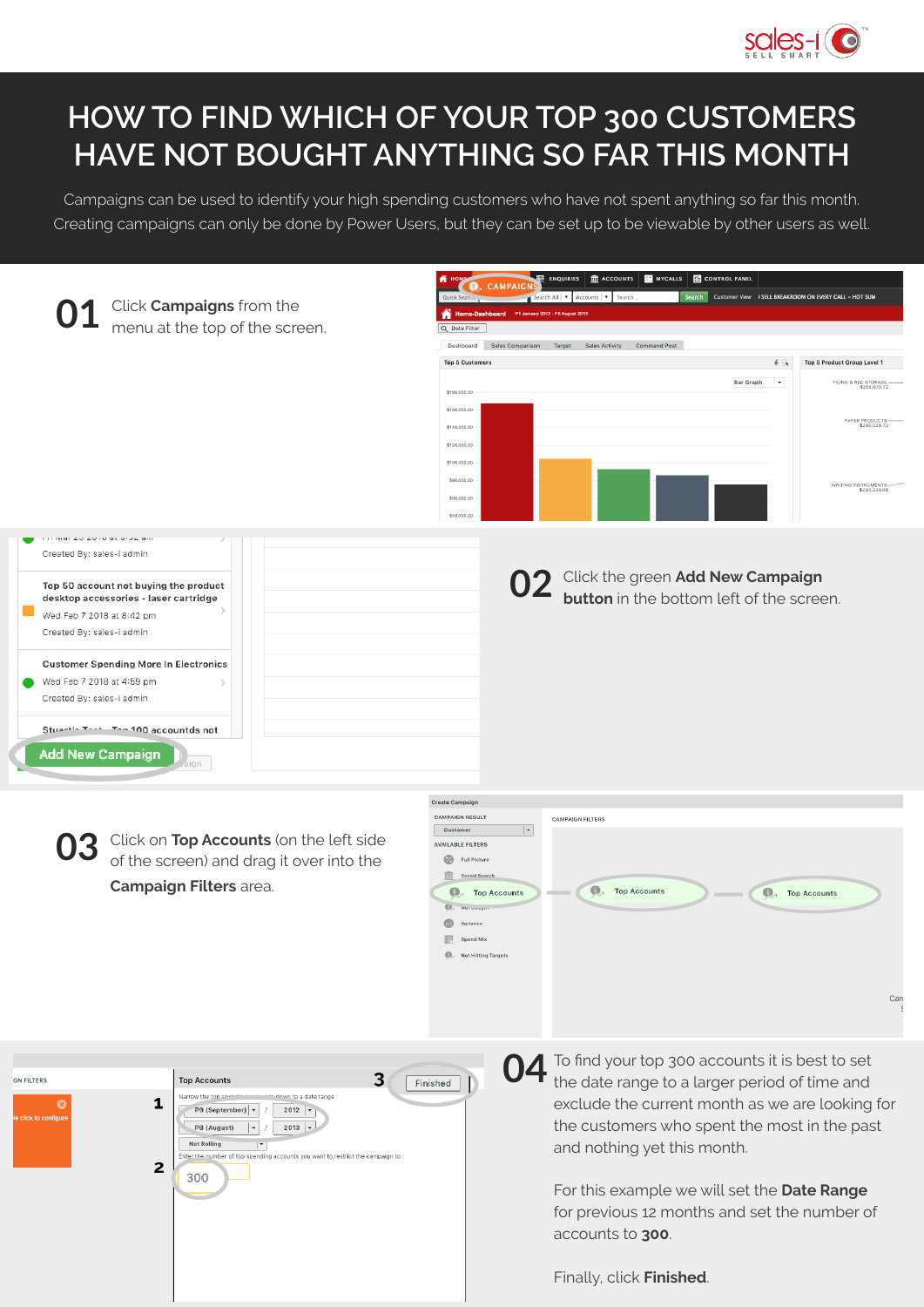

Click on **Not Bought** on the left side of the screen and drag it over into the **Campaign Filters** area.





Now we need to select the months we want to check when our top 300 customers have not bought in. So, set the date range to the current month. **06**

> We recommend changing Not rolling to **Roll Both Periods** too. This will keep the Campaign up to date so that it always runs for the current month, whenever you relook at it.

We will leave the Product Groups and Products sections empty. (As we wish to check which of our customers have bought nothing at all).

Finally, click **Finished** in the top left of the window.







**08** sales-i will ask you if you are sure the criteria is correct. You will not be able to change you is correct. You will not be able to change your campaign once you press yes.

> If you are ready to proceed, click **Yes**. Your campaign will now be created.